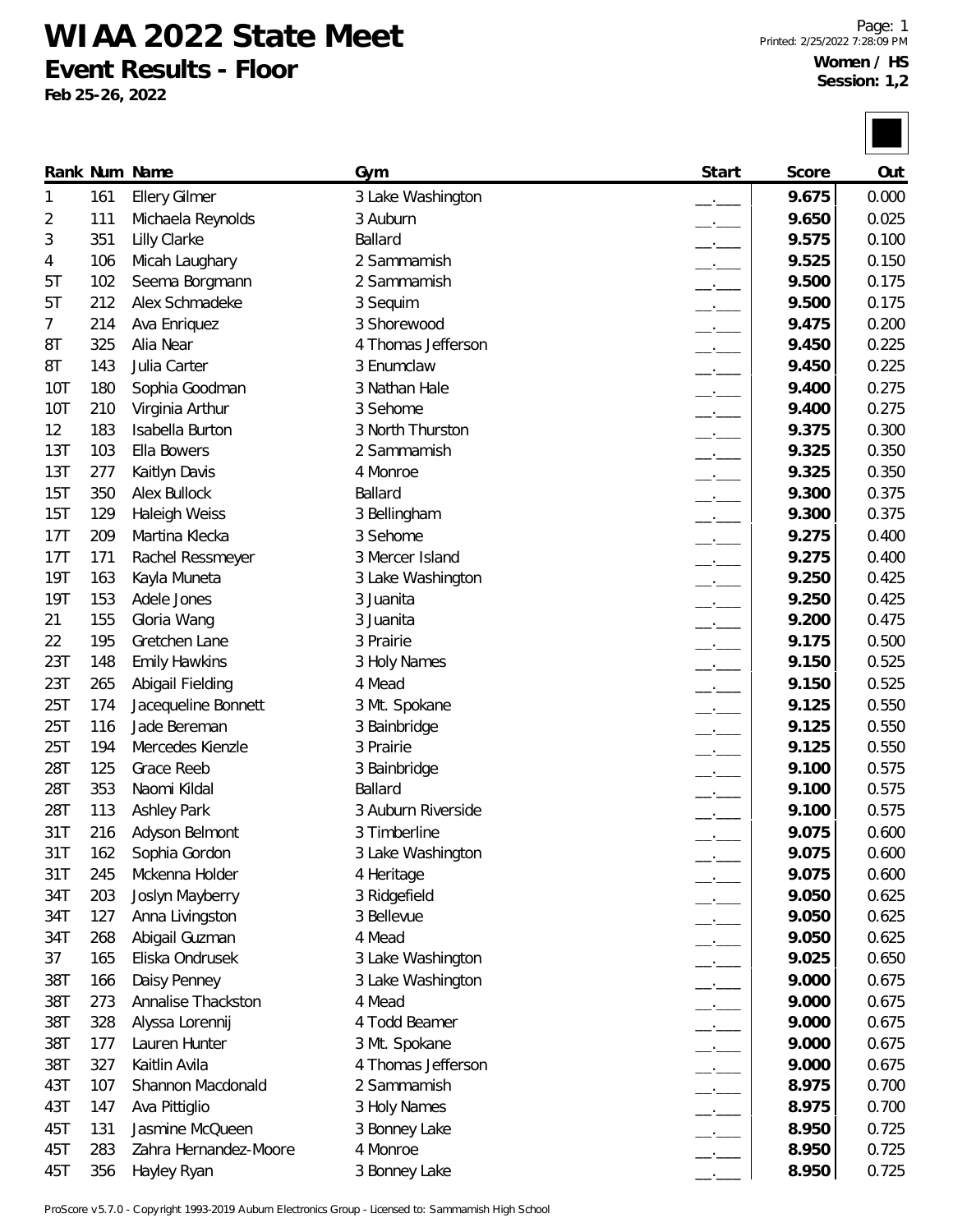**WIAA 2022 State Meet**

**Event Results - Floor**

**Feb 25-26, 2022**

<u>l mar</u>

|       |     | Rank Num Name         | Gym                           | Start                    | Score | Out   |
|-------|-----|-----------------------|-------------------------------|--------------------------|-------|-------|
| 48    | 138 | Estella Stillman      | 3 Columbia River              |                          | 8.925 | 0.750 |
| 49T   | 150 | Sarah Klute           | 3 Holy Names                  | $ -$                     | 8.900 | 0.775 |
| 49T   | 186 | Miranda Tait          | 3 North Thurston              | $\overline{\phantom{a}}$ | 8.900 | 0.775 |
| 49T   | 263 | Megan Davis           | 4 Mead                        | $ -$                     | 8.900 | 0.775 |
| 49T   | 242 | Ella Brinkman         | 4 Ferris                      | $\overline{\phantom{a}}$ | 8.900 | 0.775 |
| 53    | 207 | Katie Chaleunphonh    | 3 Roosevelt                   | $\overline{\phantom{a}}$ | 8.875 | 0.800 |
| 54T   | 101 | Emi Bender            | 2 Sammamish                   | $\overline{\phantom{a}}$ | 8.850 | 0.825 |
| 54T   | 128 | Julia McCarthy        | 3 Bellevue                    | $ -$                     | 8.850 | 0.825 |
| 56    | 271 | Tabitha Pierce        | 4 Mead                        | $\overline{\phantom{a}}$ | 8.825 | 0.850 |
| 57    | 119 | Avery Gray            | 3 Bainbridge                  | $\overline{\phantom{a}}$ | 8.800 | 0.875 |
| 58T   | 352 | Linden Fatland        | Ballard                       | $ -$                     | 8.750 | 0.925 |
| 58T   | 188 | Janay Walker          | 3 North Thurston              | $ -$                     | 8.750 | 0.925 |
| 58T   | 112 | Ava Lear              | 3 Auburn Riverside            | $ -$                     | 8.750 | 0.925 |
| 58T   | 105 | Ciao-Neu Lafuente     | 2 Sammamish                   | $\overline{\phantom{a}}$ | 8.750 | 0.925 |
| 58T   | 204 | <b>Belle Frazier</b>  | 3 Ridgeline                   | $\overline{\phantom{a}}$ | 8.750 | 0.925 |
| 63T   | 158 | Zara Blackford        | 3 Juanita                     | $ -$                     | 8.725 | 0.950 |
| 63T   | 110 | Quinn Tongue          | 3 Auburn                      | $\overline{\phantom{a}}$ | 8.725 | 0.950 |
| 65    | 272 | <b>Averey Seidel</b>  | 4 Mead                        | $\overline{\phantom{a}}$ | 8.700 | 0.975 |
| 66T   | 208 | <b>Nellie Faucett</b> | 3 Roosevelt                   | $ -$                     | 8.650 | 1.025 |
| 66T   | 117 | Phare Dietrich        | 3 Bainbridge                  | $\overline{\phantom{a}}$ | 8.650 | 1.025 |
| 68    | 136 | Kendall Ball          | 3 Columbia River              | $\overline{\phantom{a}}$ | 8.625 | 1.050 |
| 69T   | 146 | Morgan Shepherd       | 3 Hazen                       | $\overline{\phantom{a}}$ | 8.550 | 1.125 |
| 69T   | 193 | Alexis Kienzle        | 3 Prairie                     | $ -$                     | 8.550 | 1.125 |
| 71T   | 135 | Sydney Stahl          | 3 Columbia River              | $\overline{\phantom{a}}$ | 8.500 | 1.175 |
| 71T   | 244 | Isabella Anastasi     | 4 Ferris                      | $\overline{\phantom{a}}$ | 8.500 | 1.175 |
| 71T   | 334 | Maya Meeks            | 4 University                  |                          | 8.500 | 1.175 |
| 74    | 164 | <b>Hailey North</b>   | 3 Lake Washington             | $ -$                     | 8.400 | 1.275 |
| 75    | 206 | Charlotte Campau      | 3 Roosevelt                   | $ -$                     | 8.350 | 1.325 |
| 76T   | 348 | <b>Brooke Adkins</b>  | Ballard                       |                          | 8.325 | 1.350 |
| 76T   | 192 | Jaden Frazier         | 3 Prairie                     |                          | 8.325 | 1.350 |
| 78T   | 169 | Emi Hirano            | 3 Lindbergh                   |                          | 8.250 | 1.425 |
| 78T   | 187 | Lilyanna Tovia        | 3 North Thurston              | —'—                      | 8.250 | 1.425 |
| 80T   | 133 | Skylar MacDonald      | 3 Central Kitsap              | $ -$                     | 8.200 | 1.475 |
| 80T   | 149 | Hailey Pittiglio      | 3 Holy Names                  | $\overline{\phantom{a}}$ | 8.200 | 1.475 |
| 82    | 118 | Sofia Fleischmann     | 3 Bainbridge                  | $ -$                     | 8.150 | 1.525 |
| 83    | 189 | Kalisha Walker        | 3 North Thurston              | $-$                      | 8.100 | 1.575 |
| 84T   | 205 | Bella DeLaRosa        | 3 Ridgeline                   | $-$                      | 8.050 | 1.625 |
| 84T   | 349 | Caitlyn Adkins        | Ballard                       | $\overline{\phantom{a}}$ | 8.050 | 1.625 |
| 86    | 179 | Sam Mason             | 3 Mt. Spokane                 | $\overline{\phantom{a}}$ | 8.000 | 1.675 |
| 87    | 198 | Kylie Nemeth          | 3 Prairie                     | $ -$                     | 7.850 | 1.825 |
| 88    | 276 | Jessica Roelser       | 4 Monroe                      | $\overline{\phantom{a}}$ | 7.825 | 1.850 |
| 89    | 126 | Shawna Smith          | 3 Bainbridge                  | $ -$                     | 7.700 | 1.975 |
|       |     |                       |                               | $\overline{\phantom{a}}$ |       |       |
| 90    | 197 | Madelyn Lewis         | 3 Prairie<br>3 North Thurston | $\overline{\phantom{a}}$ | 7.625 | 2.050 |
| 91    | 185 | Lindsay Schab         |                               | $-$                      | 7.450 | 2.225 |
| $92*$ | 144 | Chloe Klock           | 3 Evergreen                   | $ -$                     | 7.400 | 2.275 |
| $92*$ | 137 | Rachel MacArthur      | 3 Columbia River              | $ -$                     | 7.400 | 2.275 |
| 94    | 279 | Kestrel Bahrey        | 4 Monroe                      |                          | 7.350 | 2.325 |